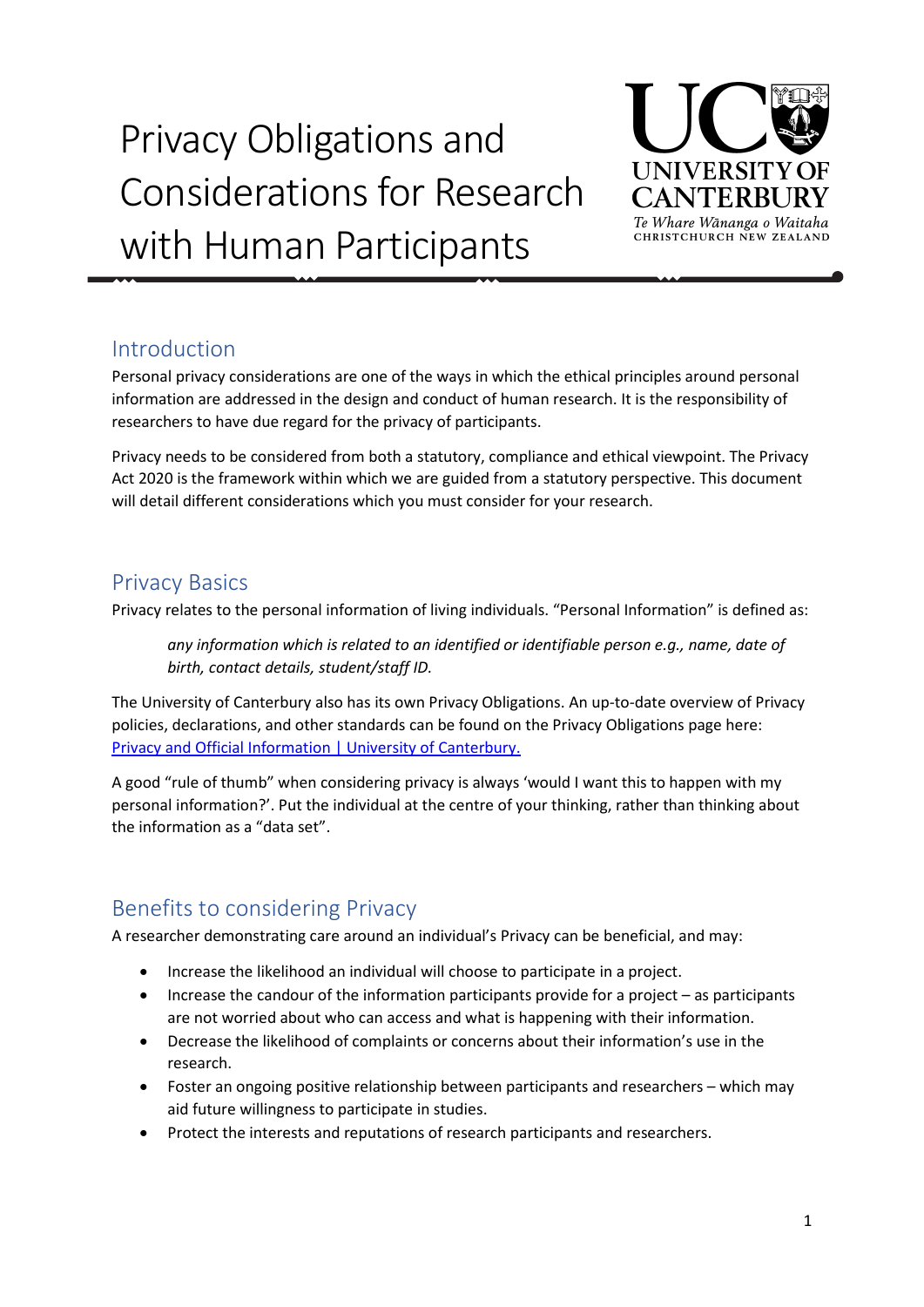# Statutory Privacy Considerations

The Privacy Act 2020 governs how organisations and businesses can collect, store, use, and share personal information. The Act ensures that:

- You know when your information is being collected.
- Your information is used and shared appropriately.
- Your information is kept safe and secure.
- You can get access to your information.

The Act is a principles-based document, with 13 Information Privacy Principles (IPPs) which you should consider when dealing with private information. Further information about these principles is detailed in [Appendix 1.](#page-7-0)

There are also Privacy "Codes of Practice" that detail specific privacy rules for personal information in six specific areas. The main one to be aware of for research with human participants is the Health Information Privacy Code 2020, which can be found here: Office of the Privacy Commissioner | [Health Information Privacy Code 2020.](https://www.privacy.org.nz/privacy-act-2020/codes-of-practice/hipc2020/) If you are doing research in the field of health, please ensure that you are familiar with the heightened requirements around managing health information.

**Personal Information held overseas** If you are moving/sharing personal information across countries (e.g. when working with international academics), please ensure that you are aware of any additional requirements around data sharing and transfer which may differ by region and country. Information Privacy Principle 12 (IPP 12) states that personal information transferred overseas must be adequately protected. The Office of the Privacy Commissioner has a decision tree tool to help you with this [here.](https://www.privacy.org.nz/responsibilities/disclosing-personal-information-outside-new-zealand/decision-tree-page/?decisionpathway=5%2C3%2C2%2C1) This will also help you with contract clauses, if required.

# Responsibilities of researchers

Researchers have important ethical and regulatory responsibilities when designing, conducting, and reporting human research. These responsibilities apply to all human research, irrespective of the design, discipline, academic level, or funding source.

In summary, when conducting research, you must:

- Only collect, access, and use identifiable personal information that is necessary for the research – if you don't need it, don't collect it.
- Obtain consent or waiver of the consent requirement to collect, access, and use personal information.
- Be aware of the sensitivity of the research and how it may impact the participant to engage with the project in terms of both their personal safety and ongoing wellbeing.
- Handle identifiable information responsibly (including safeguarding against unauthorised access to the information).
- Not disclose personal information to third parties without prior consent or ethical authorisation.
- Ensure that when reporting the results of the research the identity of individuals is not disclosed without their prior consent.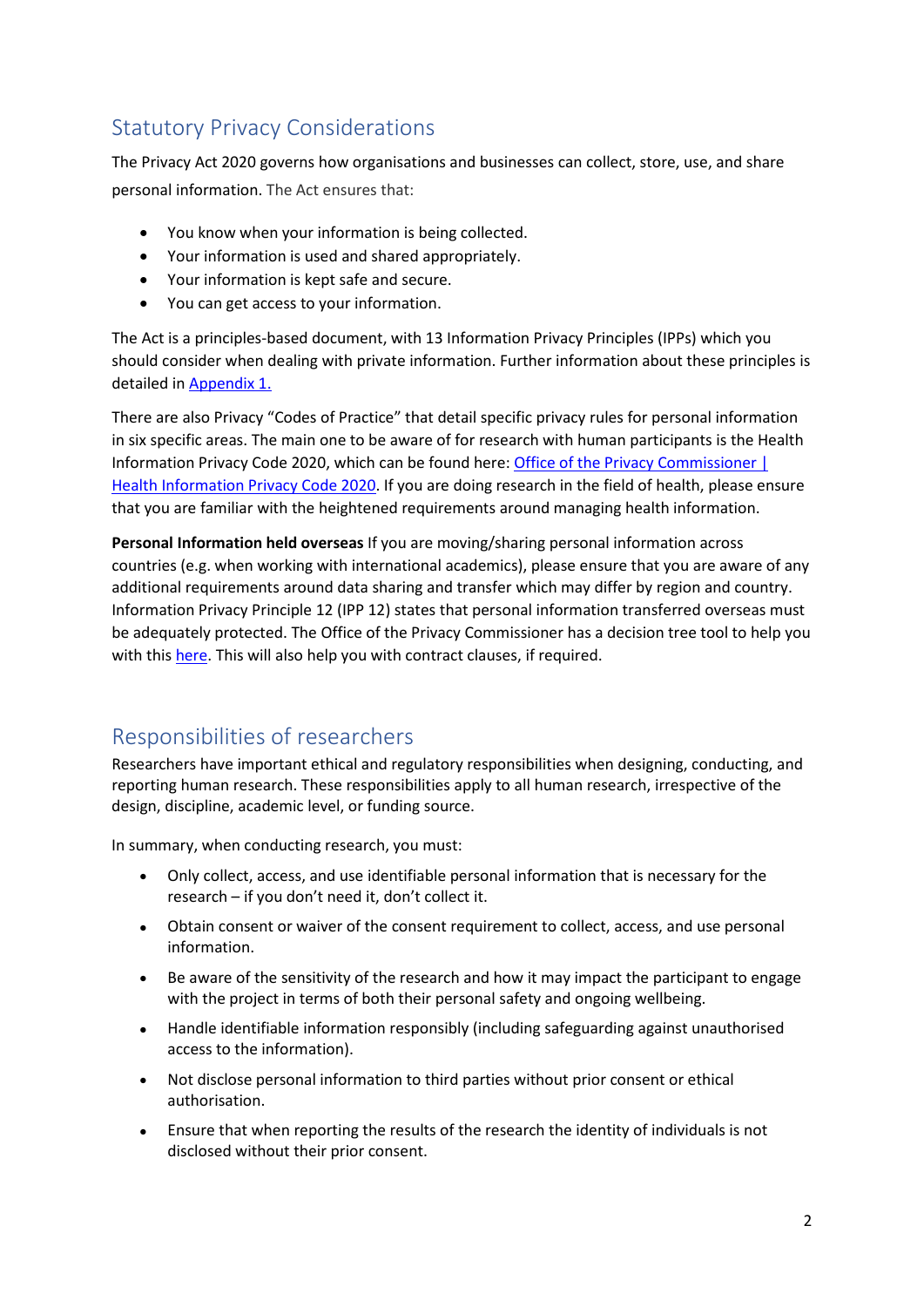# Privacy and recruitment

Privacy is an important component of ensuring ethical recruitment of participants for your research. Just because you have access to contact information for other purposes does not automatically allow you to use this to recruit participants. For example, you may have access to tutorial lists, attendance records, or academic results as part of your professional employment. This does not mean you can access these for your research, either directly, or for the purposes of recruitment.

Initial contact with potential participants must consider:

- The degree to which other parties (e.g., whānau, peers, an employer) will know whether the individual has been approached about their participation, and the degree to which this could then expose them to risk (for example: social, physical, economic, or legal risk).
- The degree to which potential participants might consider an approach from a researcher about a project to be a form of invasion of their privacy.

It is important to recognise that power dynamics potentially come into play during recruitment activities. For example, if one person has a degree of power over the potential participant, this can put subtle or unintended pressure on them to feel like they have to say "yes" to participating (e.g., an employer whom they may rely on for references, or a lecturer who assesses their work).

It may be prudent, depending on the project, for the recruitment and consent process to clarify whether others will know the participatory status of individuals.

Please see the **Human Research Ethics Policy** for more information.

# **I will not be publishing/reporting identifiable personal information...so do the privacy principles still apply to my research?**

There is a common misconception that, so long as a researcher protects the privacy of their participants when they publish/report the outcomes of the research, privacy regulations do not apply to that research. This is incorrect.

If a researcher will access, collect, generate, or otherwise obtain identifiable personal information, privacy regulations apply to that research even if the individuals will not be named or otherwise identified in any publications or reports arising from the research.

Additional privacy principles will also apply if the data will be analysed, stored, reported, and/or shared with others in an identifiable form.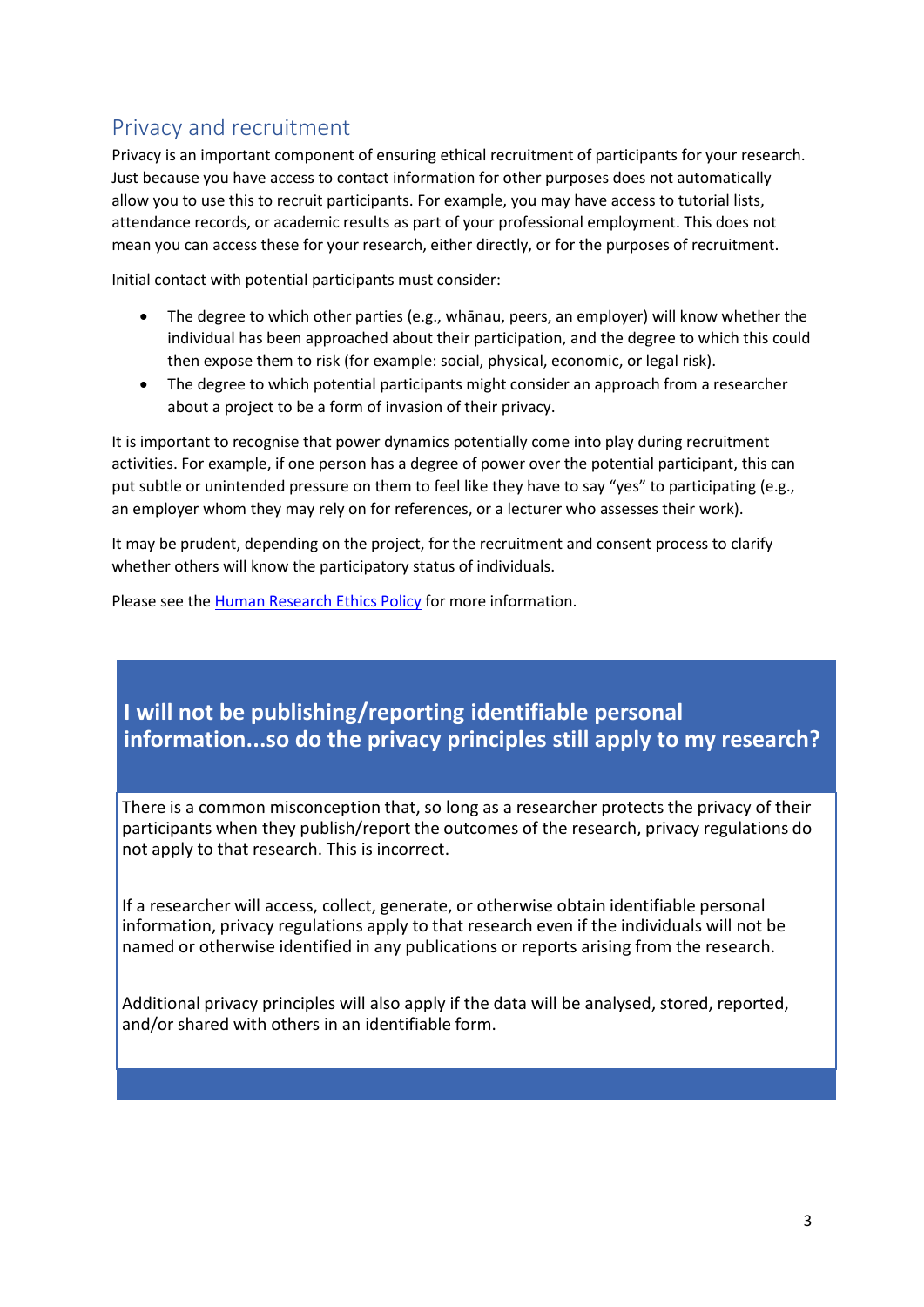# What student data can I use in research?

Researchers may want to use student-related data held by the University, and in some cases the researcher already has access to this data. Using student data for internal (i.e., School/Departmental) analysis is allowed (for example, teaching/learning and process improvements). This is covered under th[e UC Privacy Declaration.](https://www.canterbury.ac.nz/media/images/information-and-records-management/privacy/Privacy-Declaration.pdf) However, this authorised use does not cover research projects for external publication. A prospective research project (potentially for publication) would require an ethics application and provision of informed consent by students for the use of the relevant data.

For retrospective use of historical data, a case-by-case approach is taken. Generally, such cases are not likely to receive ethical approval, as the information would not have been originally gathered for research purposes. If you wish to use historical student data in your research, an ethics application is required, and the following should be considered:

- Is the data still available?
- If student outputs (assessment data etc.) could possibly identify the student (whether intentionally or not), this will require the researcher to seek consent from each student.
- Only data from students who have consented would be able to be used.
- No identifiable data from students could be used without their consent.

### Anonymity and Identification

In any research, it must be clear to participants from the outset whether they will be anonymous (unable to be identified) or identified. Depending on the research it may be appropriate for participants to be identified and their contributions acknowledged, or it may be that if they are identifiable this will make them vulnerable or expose them to some other risk. It must also be clear to participants that they can make an informed decision about their participation. Consent must be clear, informed, and given prior to the proposed research taking place, with any ethical risks that may impact on this freely given consent having been addressed beforehand.

There are three privacy states in which data can be collected, analysed, used, stored, and reported. These are:

- **Individually identifiable data** where data can be associated with individuals.
- **Re-identifiable data** where the identifiers have been removed and replaced with a code, but it remains possible for the researchers to re-identify a specific individual.
- **Non-identifiable data** where the data has never been labelled with individual identifiers, or from which identifiers have been permanently removed, including where it is not practicable to associate individual data with another dataset to identify individuals.

A single project may involve multiple sets of data, possibly in different privacy states (e.g., anonymous surveys, re-identifiable test results, and personally identifiable interview audio recordings). Also, during a project the privacy state of data sets may change (e.g., client files might be accessed in a personally identifiable form, they might then be analysed and stored in a reidentifiable state, and then reported without any personal identifiers).

The privacy state of the personal information will determine the approach required for consent and whether there are legislative considerations that apply.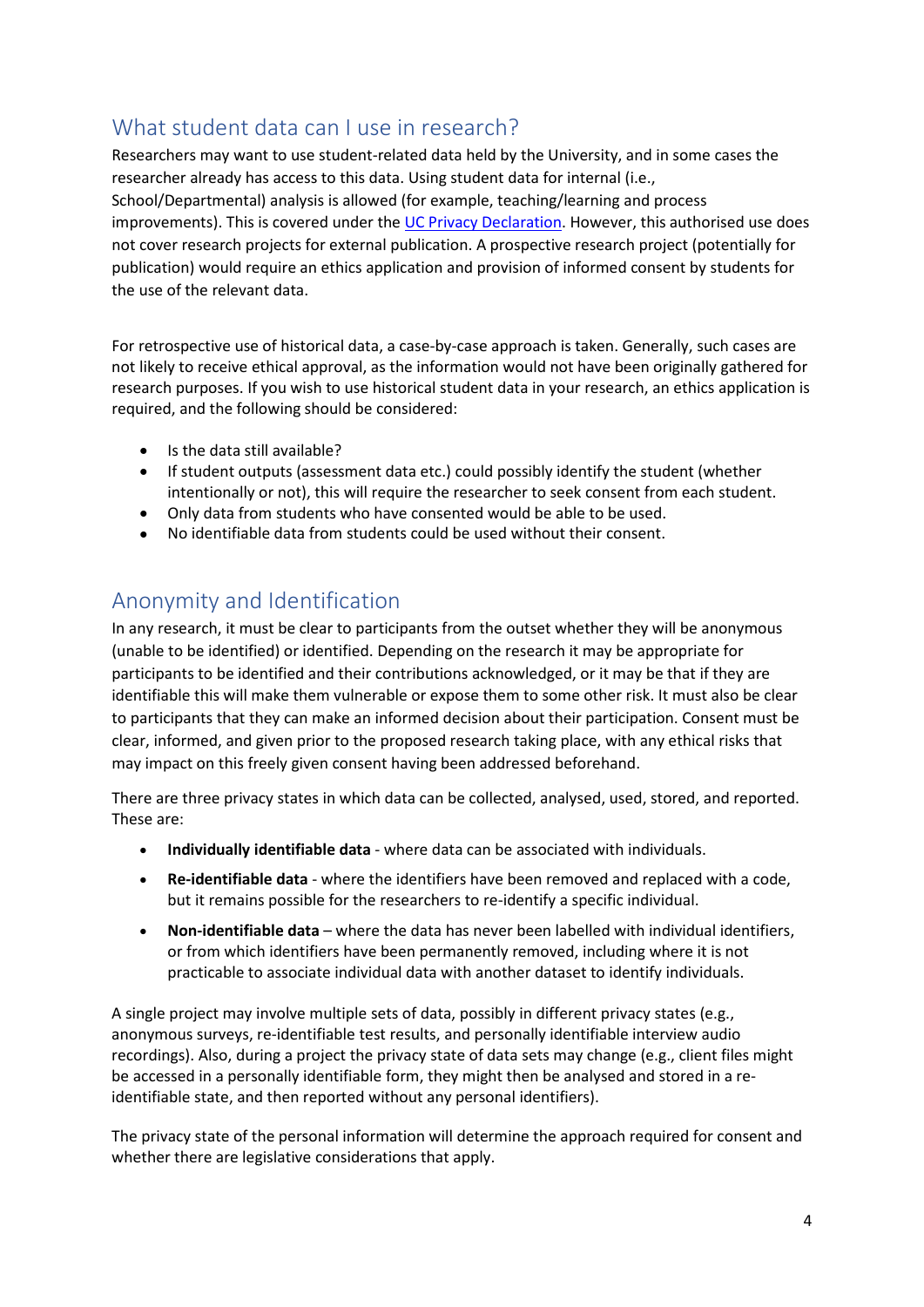# Why is anonymity sometimes necessary?

There will be circumstances where it is preferable for participants to remain anonymous, and there are even some cases where the only ethical way to conduct the research is if the participants are anonymous. Some example considerations are:

Unequal relationship and significant concerns - where potential participants are in an unequal relationship (with the researchers or the perceived supporters/sponsors of the research) and there are significant potential concerns (e.g. there is at least a perceived risk associated with nonparticipation), then it might be important that no one, not even the researchers, knows who has participated in the research.

Risks - where there is at least a perceived risk associated with the collected data (e.g. disclosures of illegal behaviour), it might be preferable that no one can associate responses with individuals (e.g. in the event a law enforcement agency sought access to the data).

#### **Identification by inference**

Even when individual participants will not be named or directly identified, it is sometimes still possible for those participants to be identifiable by inference. This occurs where sufficient information about a participant will appear in the reporting of results that might enable some individuals to infer the identity of individual participants. This can occur with any research design, but is most commonly a factor for qualitative research where there are case study descriptions.

*Example: an unnamed individual who is studying in a particular field, who is also from an ethnic minority group, and graduated high school in an identified year will be identifiable to some third parties reading the results*.

The fact that identification by inference is possible does not automatically mean that the research is ethically problematic, but it does mean:

- Researchers must consider whether this identification by inference means that the research includes a degree of risk to participants or others and consider whether there is a need for research design features to manage this risk.
- The application for ethical clearance must identify this issue and discuss what, if any, steps are to be taken to address the possibility of identification and any associated risks.
- The consent and recruitment processes will need to include information about these issues so that potential participants can make an informed decision as to whether they wish to participate.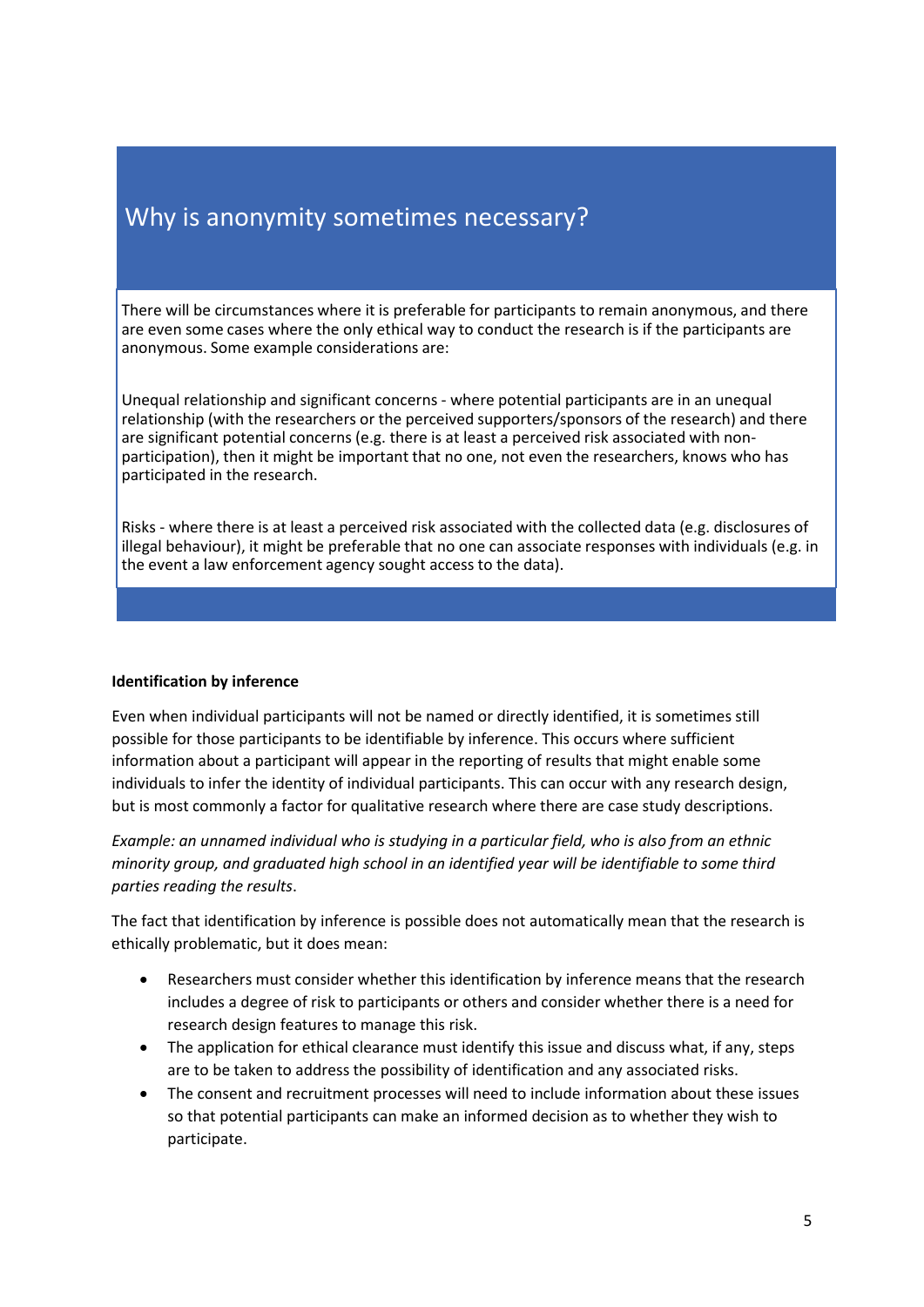# Privacy and re-use of data

It is important to consider up-front whether there will be any need for or benefit from the re-use of the information/data gathered. If there is any known intention for re-use, this should be clearly communicated to participants during the consent process.

Where the data will be completely de-identified, there are no ethical or legal privacy concerns raised by its re-use, however it is still preferrable that a full picture of future use is communicated, and that consent for this is gathered when the data is obtained. Providing the fullest picture to participants builds the strongest relationships and empowers individuals with full decision-making power.

If you are looking to incorporate or re-use information provided from another researcher, you should make the same considerations. You must ensure that you check what privacy and use statements and consents the original participants were provided with/gave. This is particularly important when drawing on information provided from outside of NZ, as the laws and requirements regarding data usage may differ.

# Sharing data with other researchers

Related to the reuse of data is the sharing of data with other researchers. If the consents gathered specify the information is not to be shared, you must not share this data with another researcher.

If you are working with de-identified data which you believe you can share based on the consents gathered, you must first consider whether the data are identifiable by the researcher who will receive the data. If this is the case, it can only be shared with the consent of the participants. This is particularly of note for internal sharing of de-identified data where the data points could provide a picture of an individual to a person who knows the participants.

Even when the data is de-identified, researchers should consider whether the data is so highly sensitive that the sharing of it in anything but an aggregated form may be a concern for some participants. If this is the case, it should not be shared.

If in doubt, please consult with Chair of the Human Research Ethics Committee (humanethics@canterbury.ac.nz), but take it back to basics – would you want this to be shared if it was about you?

# Disclosure of personally identifiable information

Researchers who have access to or work with personal information should not disclose that information to other parties without the consent of the individuals named. This includes the way the results of the research are reported or published, sharing with other researchers, and reporting to third parties.

In some circumstances it may be necessary to disclose information to authorities (e.g., the Police). The Privacy Act makes provision under IPP 11 (Limits on disclosure of personal information) for certain circumstances where it is necessary to prevent or lessen a serious threat to public health and safety or the life or health of the individual concerned or another individual. If information comes to light during your research which could fall into this category, please reach out for support in how to proceed. This may depend on what the situation is - e.g., if there is a terrorism or other immediate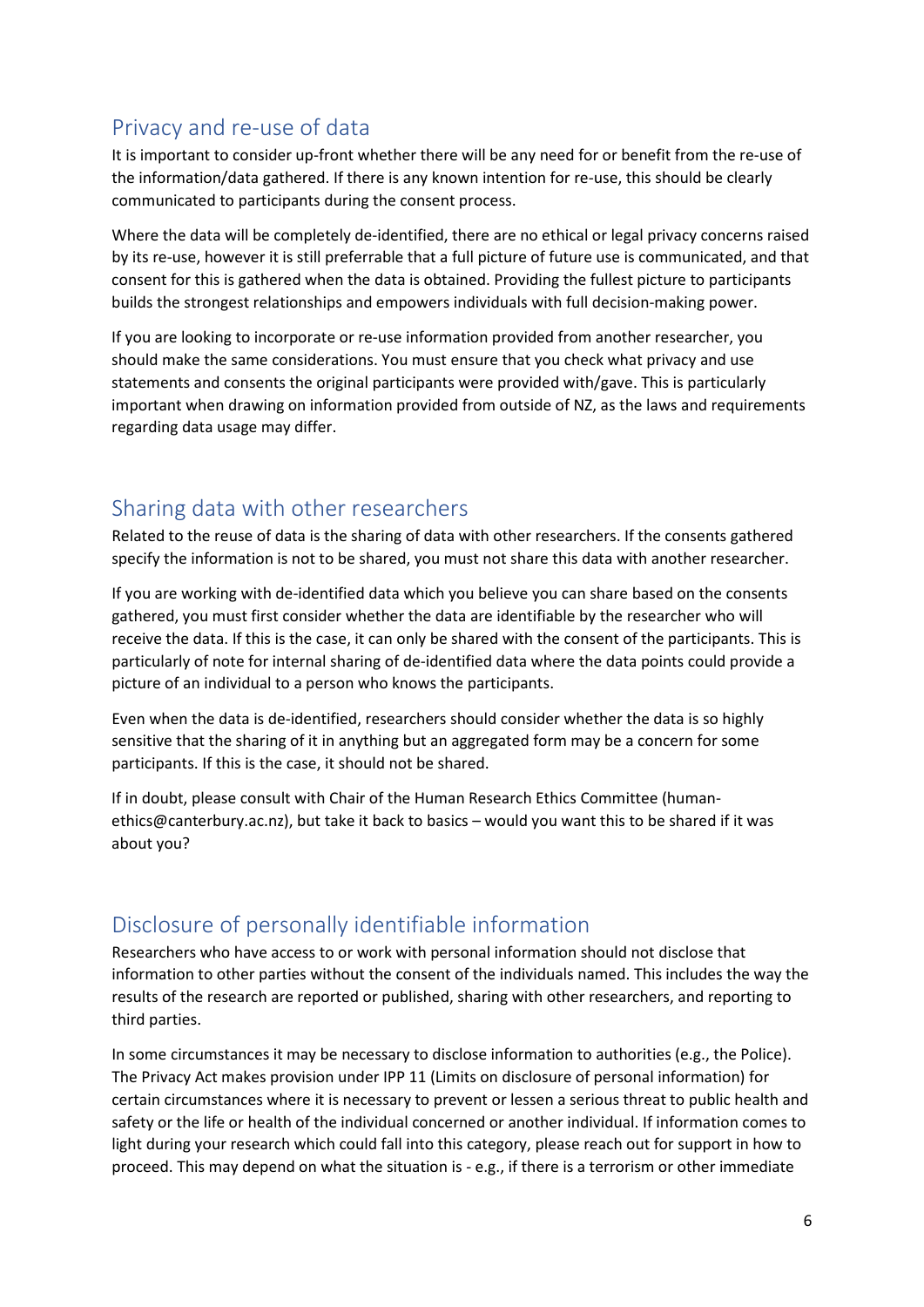public harm aspect, please immediately talk to the Police, for information disclosed in a survey which may indicate a less serious threat, it may be more appropriate to talk to your supervisor or line manager in the first instance.

## Privacy and storage of data

Where and how you store and secure your data needs to be considered in your project planning.

A key consideration with regards to the location for the storage of data is the degree to which the location is secure and appropriate. For example, is it being stored on a system which is located in NZ, or another jurisdiction? Free online storage is usually unsecured and subject to other jurisdictional laws which may include the seizure or examination of your data without your consent.

The best way to ensure that you are securing your information is to store this on a University Microsoft 365 Cloud Account or the UC Server. These methods are approved by the University.

Another option is to use a properly encrypted and secured external hard drive – but remember if you do not secure this and back it up you are potentially putting the data at risk.

We do not recommend using free online providers such as Dropbox, Box, Google Docs etc. for your research. This is particularly important if you are gathering personal information and even more so if this is highly sensitive personal information.

### Access

It is important to consider who has access to the data. Some key considerations are:

- Who will have access, and in what format (e.g., will this be de-identified)?
- Will there be controls on who can access, and how they can access the data?
- Is it in a secure location, and will access to it be logged?
- What mitigations will be in place to protect the physical copies of the data? For example, how will these be secured? Who can access these "physically" (e.g., the office space)?

#### **Acknowledgements**

Thank you to both Griffith University and Otago University for the generous use of their IP in developing this document.

Griffith University – Research Ethics Manual – Privacy and Confidentiality in Human Research.

Otago University - Otago Ethics Approaches.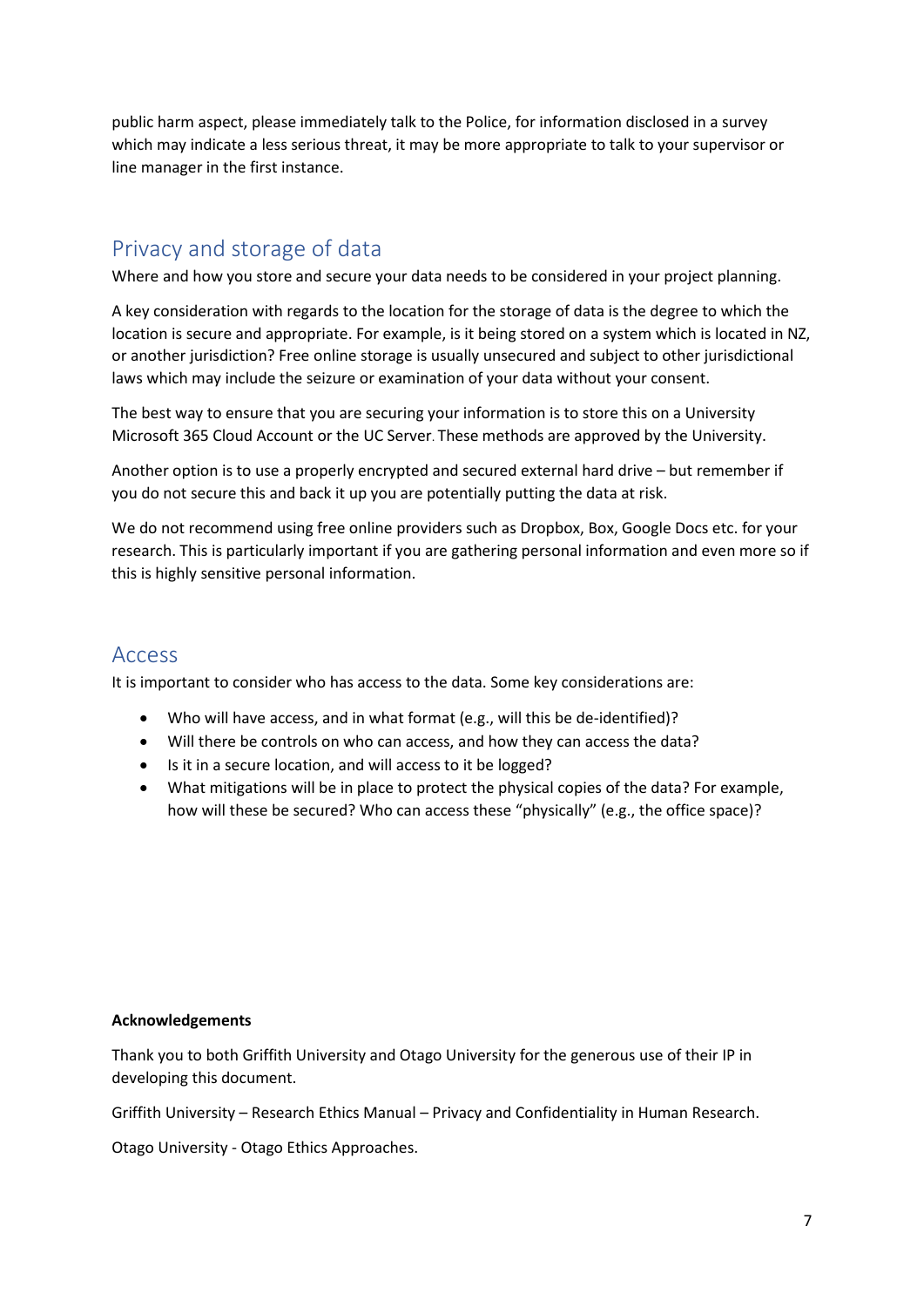### **Appendix 1 – The Privacy Principles**

The Privacy Act has 13 privacy principles that govern how businesses and organisations should collect, handle, and use personal information.

#### <span id="page-7-0"></span>**Principle 1 - Purpose for collection of personal information**

[Principle 1](http://www.legislation.govt.nz/act/public/2020/0031/latest/LMS23376.html) states that organisations must only collect personal information if it is for a lawful purpose connected with their functions or activities, and the information is necessary for that purpose. This principle is about data minimisation.

When asking people for their personal information, think carefully about why you are collecting it. Don't collect people's identifiers such as name, phone number, etc unless it's necessary for your collection purpose. If the personal information you are asking for isn't necessary to achieve something closely linked to your organisation's activities, you shouldn't collect it.

#### **Principle 2 - Source of personal information - collect it from the individual**

[Principle 2](https://www.legislation.govt.nz/act/public/2020/0031/latest/LMS23376.html) states that personal information should be collected directly from the person it is about. The best source of information about a person is usually the person themselves. Collecting information from the person concerned means they know what is going on and have some control over their information.

It won't always be possible to collect information directly from the person concerned so organisations can collect it from other people in certain situations. For instance:

- if the person concerned authorises collection from someone else
- if the information is collected from a publicly available source
- if collecting information from the person directly is not really practicable or would undermine the purpose of collection.

Sometimes, information can be collected from other sources for law enforcement and court proceedings.

#### **Principle 3 - Collection of information from subject - what to tell the individual**

[Principle 3](http://www.legislation.govt.nz/act/public/2020/0031/latest/LMS23376.html) means that organisations should be open about why they are collecting personal information and what they will do with it. This principle is about helping people understand the reasons you are collecting their information.

When an organisation collects personal information, it must take reasonable steps to make sure that the person knows: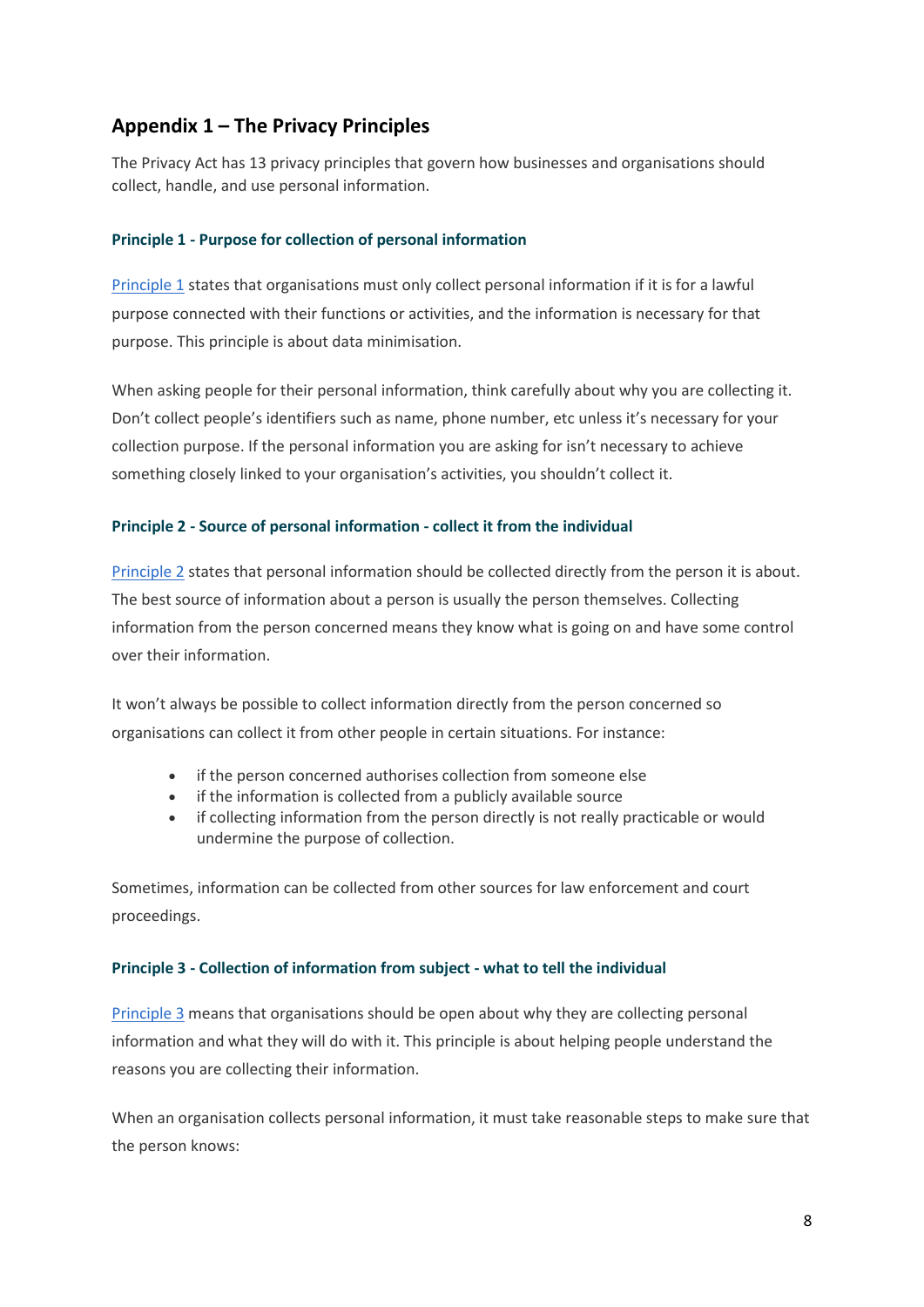- why it's being collected
- who will receive it
- whether giving it is compulsory or voluntary
- what will happen if the information isn't provided.

Sometimes there may be good reasons for not letting a person know about the collection – for example, if it would undermine the purpose of the collection to protect law enforcement investigations, or it's just not possible to tell the person.

#### **Principle 4 - Manner of collection**

[Principle 4](http://www.legislation.govt.nz/act/public/2020/0031/latest/LMS23376.html) states that personal information must be collected in a way that is lawful and seen as fair and reasonable in the circumstances.

What is fair depends a lot on the circumstances like the individual concerned (age and capacity) and the natural sensitivity of the information. Note that threatening, coercive, or misleading behaviour when collecting information from an individual could well be considered unfair.

If you break the law when collecting information, then you have collected information unlawfully.

What is fair also depends on the circumstances, such as the purpose for collection, the degree to which the collection intrudes on privacy, and the time and place it was collected.

You need to take particular care when collecting information from children and young people. It may not be fair to collect information from children in the same manner as you would from an adult. You may need to take special care with the information of young people to address any power imbalance, and to obtain their genuine consent for the collection (or the authorisation) of their family/whānau.

#### **Principle 5 - Storage and security of information**

[Principle 5](http://www.legislation.govt.nz/act/public/2020/0031/latest/LMS23376.html) states that organisations must ensure there are safeguards in place that are reasonable in the circumstances to prevent loss, misuse or disclosure of personal information.

If an organisation has a serious privacy breach it must notify the Office of the Privacy Commissioner as soon as possible (within 72 hours).

#### **Principle 6 - Access to personal information**

[Principle 6](http://www.legislation.govt.nz/act/public/2020/0031/latest/LMS23342.html) states that people have a right to ask for access to their own personal information.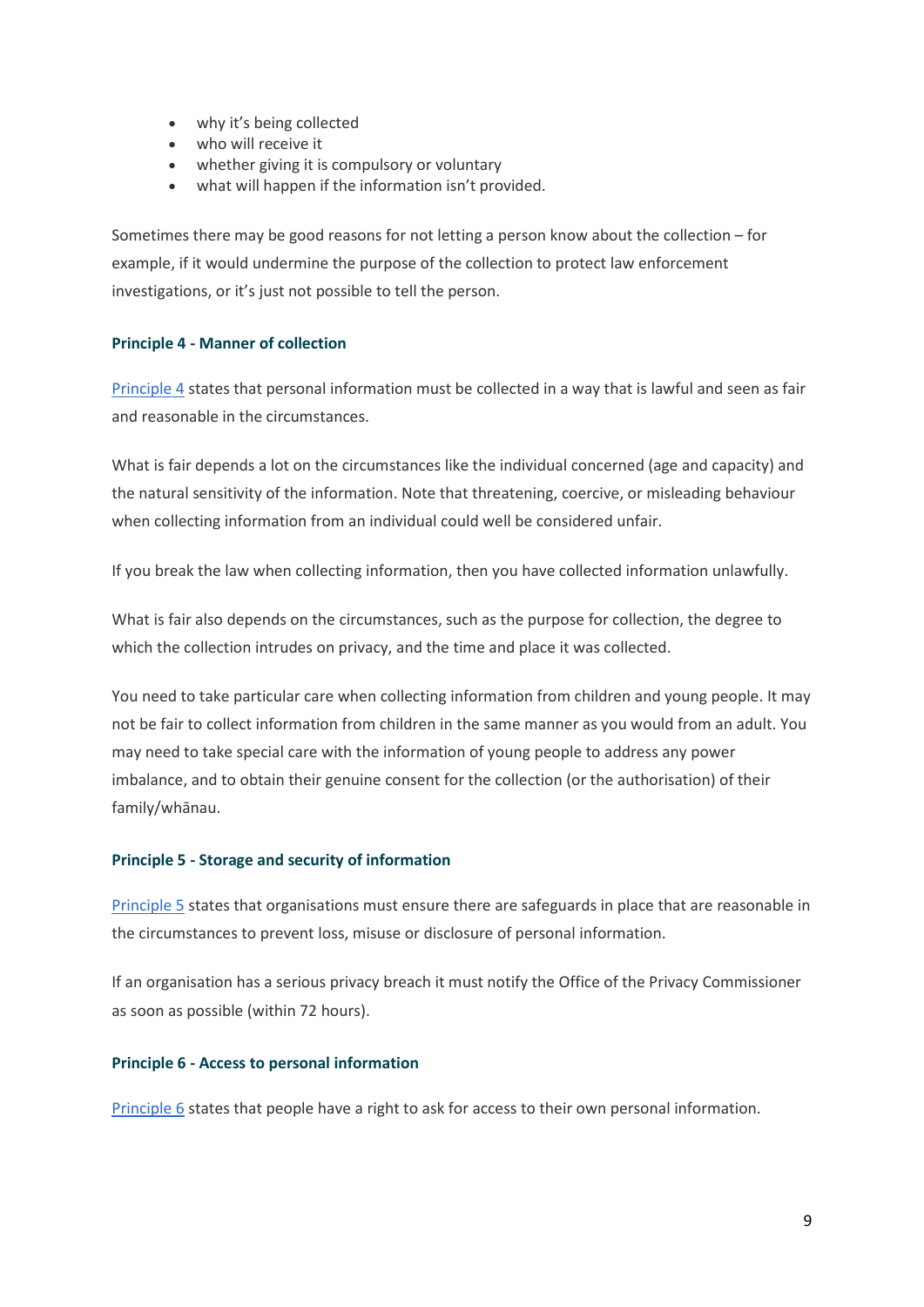Generally, an organisation must provide access to the personal information it holds about someone if the person in question asks to see it.

People can only ask for information about themselves. The Privacy Act does not allow you to request information about another person, unless you are acting on that person's behalf and have written permission.

The rules for how an organisation must respond to a request for personal information are set out in [Part 4, Subpart 1 of the Privacy Act 2020.](http://www.legislation.govt.nz/act/public/2020/0031/latest/whole.html#LMS23405)

#### **Principle 7 - Correction of personal information**

[Principle 7](http://www.legislation.govt.nz/act/public/2020/0031/latest/whole.html) states that a person has a right to ask an organisation or business to correct information about them if they think it is wrong.

If an organisation does not agree that the information needs correcting, an individual can ask that an agency attach a statement of correction to its records, and the agency should take reasonable steps to do so.

The rules for how an organisation must respond to a corrections request are set out in [Part 4,](http://www.legislation.govt.nz/act/public/2020/0031/latest/whole.html#LMS23417)  [Subpart 2 of the Privacy Act 2020.](http://www.legislation.govt.nz/act/public/2020/0031/latest/whole.html#LMS23417)

#### **Principle 8 - Accuracy of personal information**

[Principle 8](http://www.legislation.govt.nz/act/public/2020/0031/latest/whole.html) states that an organisation must check before using or disclosing personal information that it is accurate, up to date, complete, relevant and not misleading.

#### **Principle 9 - Retention of personal information**

[Principle 9](http://www.legislation.govt.nz/act/public/2020/0031/latest/whole.html) states that an organisation should not keep personal information for longer than it is required for the purpose it may lawfully be used.

#### **Principle 10 - Limits on use of personal information**

[Principle 10](http://www.legislation.govt.nz/act/public/2020/0031/latest/whole.html) means that organisations can generally only use personal information for the purpose it was collected, and there are limits using personal information for different purposes.

Sometimes other uses are allowed, such as use that is directly related to the original purpose, or if the person in question gives their permission for their information to be used in a different way.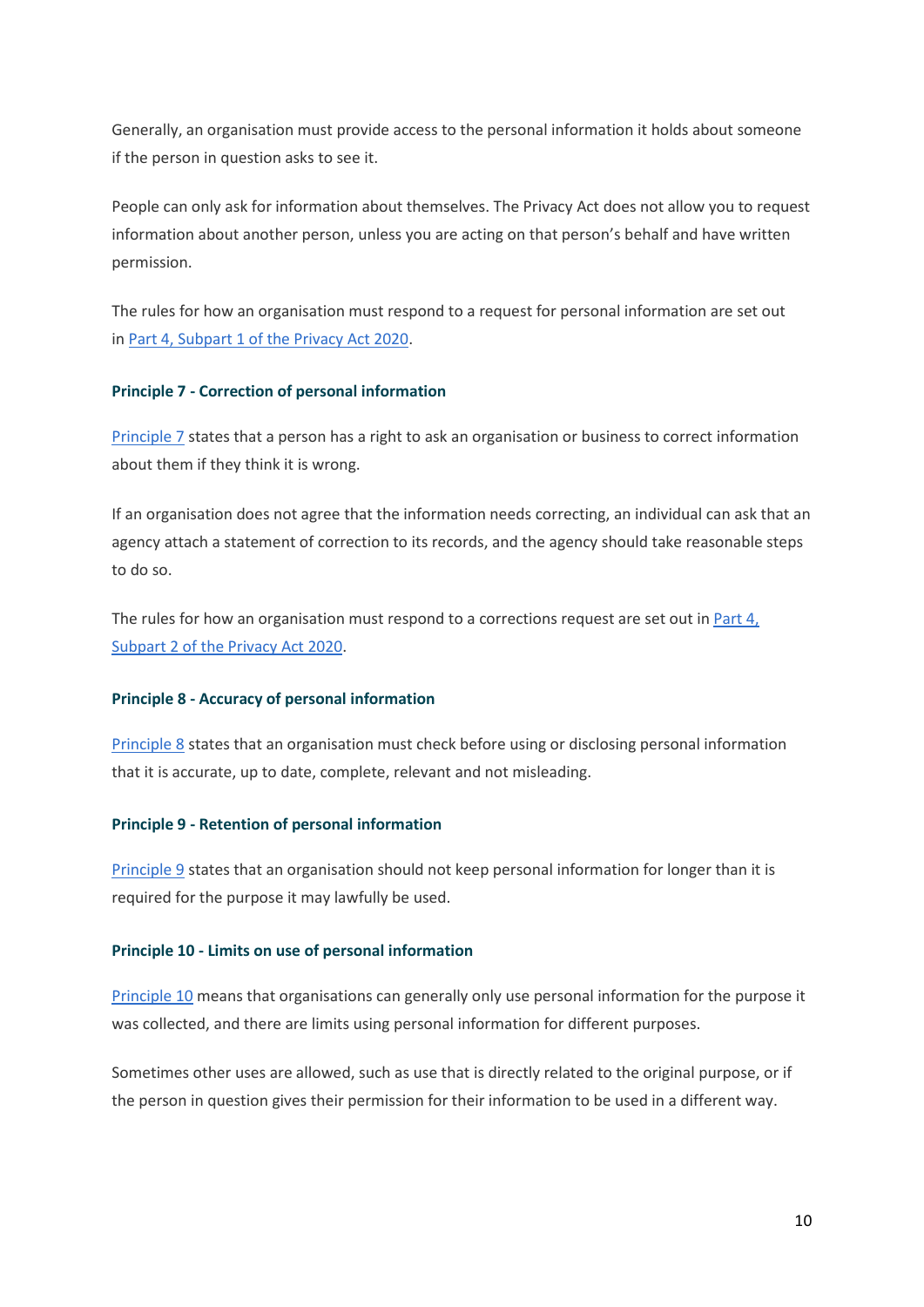#### **Principle 11 - Disclosure of personal information**

[Principle 11](https://www.legislation.govt.nz/act/public/2020/0031/latest/LMS23342.html?search=sw_096be8ed81aa9027_principle+11_25_se&p=1&sr=6) means that an organisation may generally only disclose personal information for the purpose for which it was originally collected or obtained. Sometimes other reasons for disclosure are allowed, such as disclosure for a directly related purpose, or if the person in question gives their permission for the disclosure.

For instance, an organisation may disclose personal information when:

- disclosure is one of the purposes for which the organisation got the information
- the person concerned authorises the disclosure
- the information is to be used in a way that does not identify the person concerned
- disclosure is necessary to avoid endangering someone's health or safety
- disclosure is necessary to uphold or enforce the law.

#### **Principle 12 - Disclosure outside New Zealand**

[Principle 12](http://www.legislation.govt.nz/act/public/2020/0031/latest/LMS23376.html) sets rules around sending personal information to organisations or people outside New Zealand.

Principle 12 is a new principle in the Privacy Act 2020.

A business or organisation may only disclose personal information to another organisation outside New Zealand if they check that the receiving organisation:

- is subject to the Privacy Act because they do business in New Zealand
- will adequately protect the information, e.g. by using [model contract clauses,](https://www.privacy.org.nz/publications/guidance-resources/disclosing-personal-information-outside-new-zealand/) or
- is subject to privacy laws that provide comparable safeguards to the Privacy Act

If none of the above criteria apply, a business or organisation may only make a cross-border disclosure with the permission of the person concerned. The person must be expressly informed that their information may not be given the same protection as provided by the New Zealand Privacy Act.

Visit our [sending information overseas](https://www.privacy.org.nz/responsibilities/disclosing-personal-information-outside-new-zealand/) page for more information. You can use [our decision tree](https://www.privacy.org.nz/responsibilities/disclosing-personal-information-outside-new-zealand/decision-tree-page/) to help you work out if principle 12 applies to the information you are disclosing and how to comply with it.

The goal is to make sure that the privacy protections that individuals can reasonably expect under New Zealand's Privacy Act continue to apply when their information is disclosed and used in a different country.